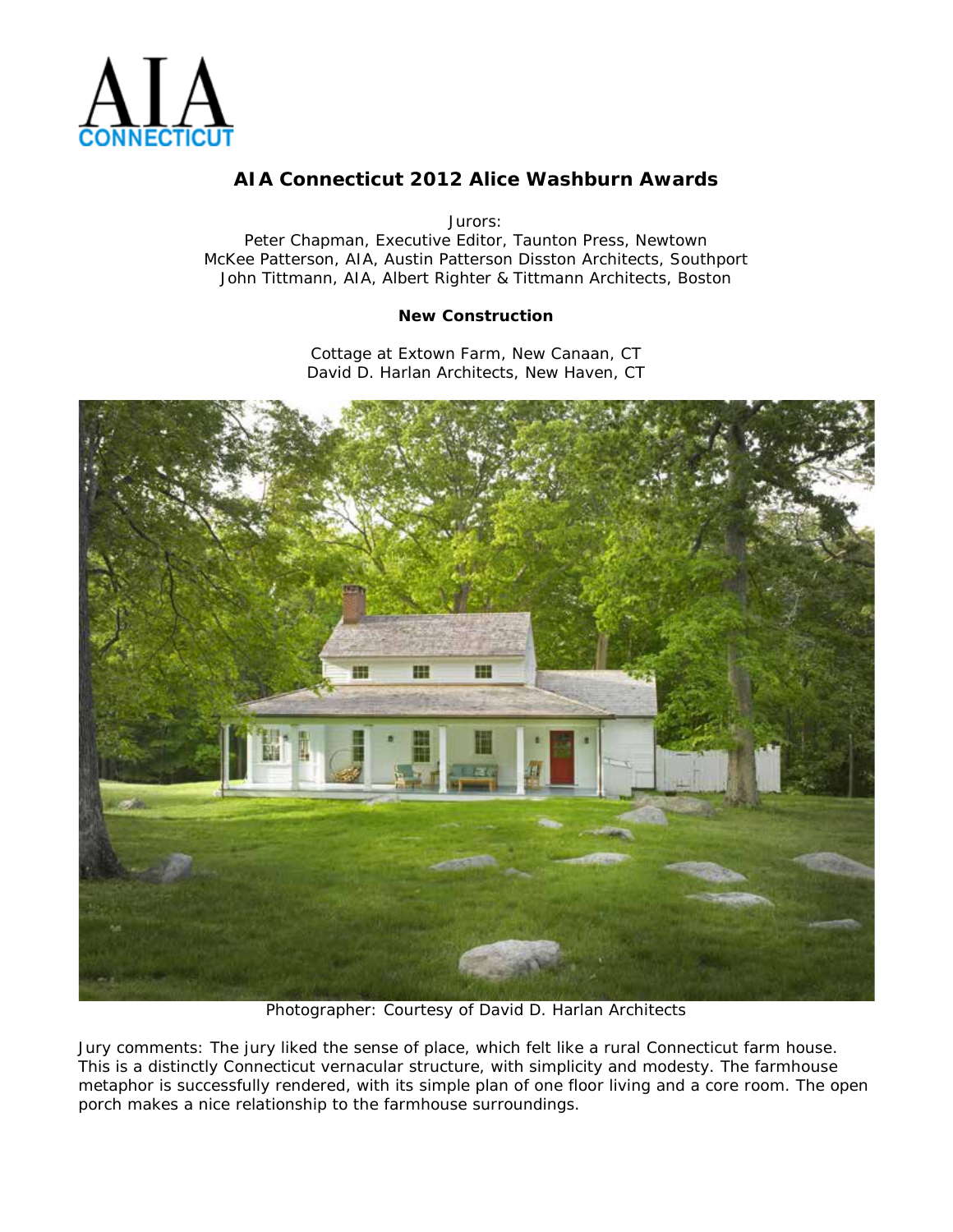

### **New Construction Honorable Mention**

Cottage V5, Goodspeed Opera House, Haddam, CT MAIER Design Group, LLC, Hartford, CT



Photographer: Courtesy of Maier Design Group, LLC

Jury comments: *In this budget conscious, yet thoughtful project, the building is appropriate as a stage set for actors. It creates a walkable community, with the town green as a metaphor, wherein one can imagine people populating the porches. The jury liked the scale of the buildings, but would have also liked to have known what the space within the crescent is like.*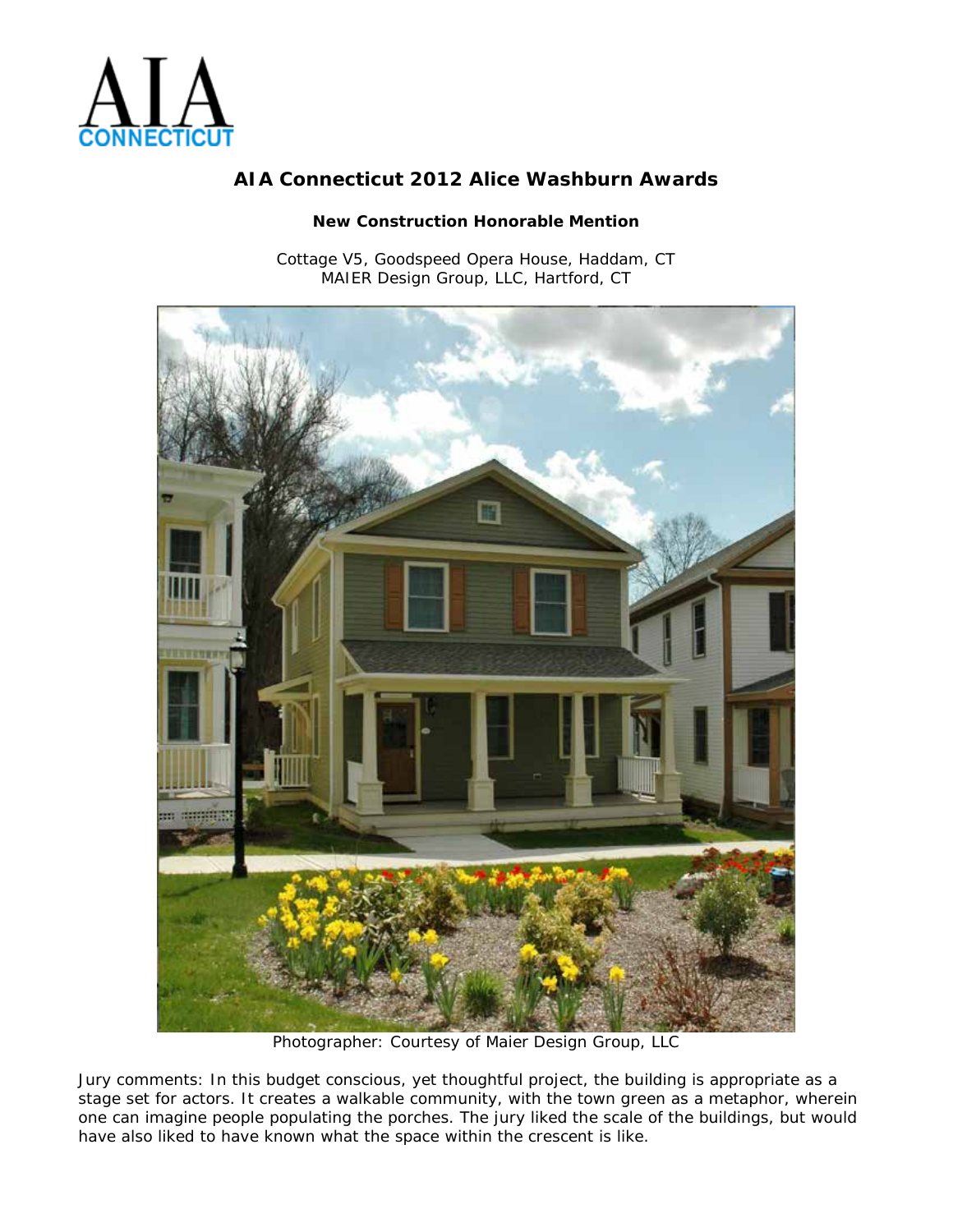

### **Addition/Renovation**

Old Hill House (Bailey Residence), Westport, CT Sellers Lathrop Architects, LLC, Westport, CT



Photographer: Courtesy of Sellers Lathrop Architects, LLC

Jury comments: *The jury liked the convincing transformation of the 1950's spec house in a n efficient, cost effective way. The renovation and addition respects its origins; the roof form held. The renovation barely changed the footprint while completely changing the image of the house so that it now reads as a rural farmhouse.*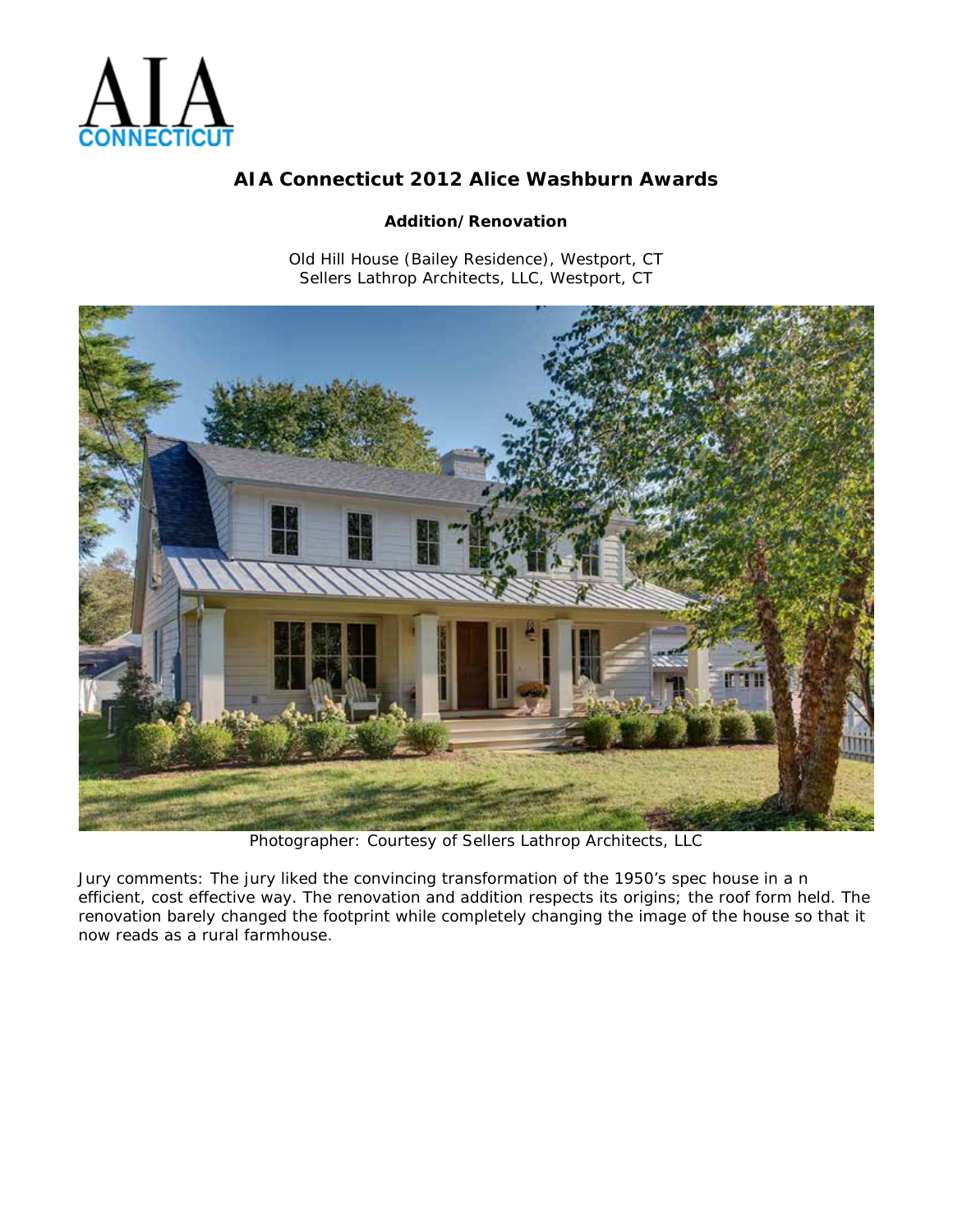

### **Addition/Renovation Honorable Mention**

Woodland Pavilion, addition to private residence, Stamford, CT Point One Architects + Planners, LLC, Old Lyme, CT



Photographer: Courtesy of Point One Architects + Planners, LLC

Jury comments: *The jury liked this addition that worked well with the original building: the architect used the flavor of the old to inform the new. The addition focused on the garden and has views in several directions. Details seem carefully and well resolved.*